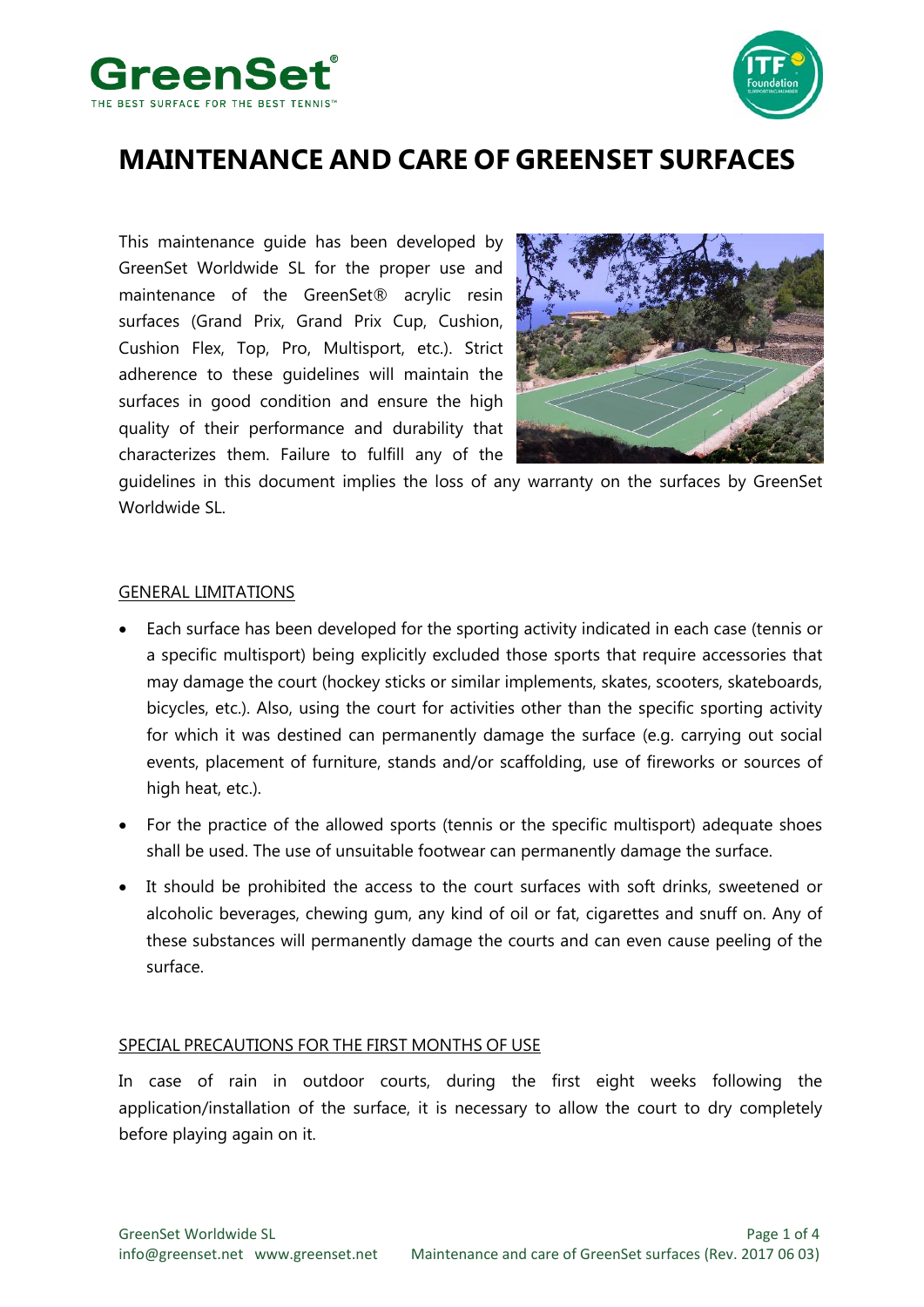



Likewise, in indoor/covered courts, if water condensation occurs as a result of insufficient ventilation of the facility or due to a hasty freeze-thaw cycling, causing moisture on the surface of the court, or there have been leaks, prevent from playing on the court before the surface is completely dry. In the case of leaks, protect the surface from them until they are fixed.



*Protection of the surface where further leaks fall while allowing proper ventilation and drying where other leaks had fallen.*

This caution avoids any risk of interruption in the polymerization of the acrylic resin coating and ensures the endurance of the surface. During these weeks, if the surfaces are played on when they are still wet (after rain or due to condensation), there is a risk of a faster deterioration of the surface.

After this eight week period it is feasible to play on a wet surface safely with no risk of damaging it.

With use, small traces (white, black, etc.) that are typically originated from soles of shoes that are too soft may appear. These traces are removed in most cases with rain or by smoothly sweeping in the case of indoor surfaces.

During hot weather, the surface may be slightly sticky due to the high content of natural resin; this phenomenon will disappear gradually as the court dries out thoroughly in depth.

Also, the possible installation marks (water marks) that might be visible in the recently applied resin surface will gradually disappear with time and use of the court.

### GENERAL REQUIREMENTS FOR MAINTENANCE AND USE

The use of appropriate shoes is essential. It is advisable to reserve sneakers for exclusive use on acrylic courts, thus avoiding dirt, clay, oil or other stains.

No driven machines (neither for cleaning nor for any other purpose) should be used on the surface.

## **Maintenance of outdoor courts**

In hot weather, bituminous base agglomerates have some ductility and may undergo slight deformation under local/spot pressure such as that of the foot of a chair or a bench. To avoid this mark, distribution plates under each foot chair or bench should be placed.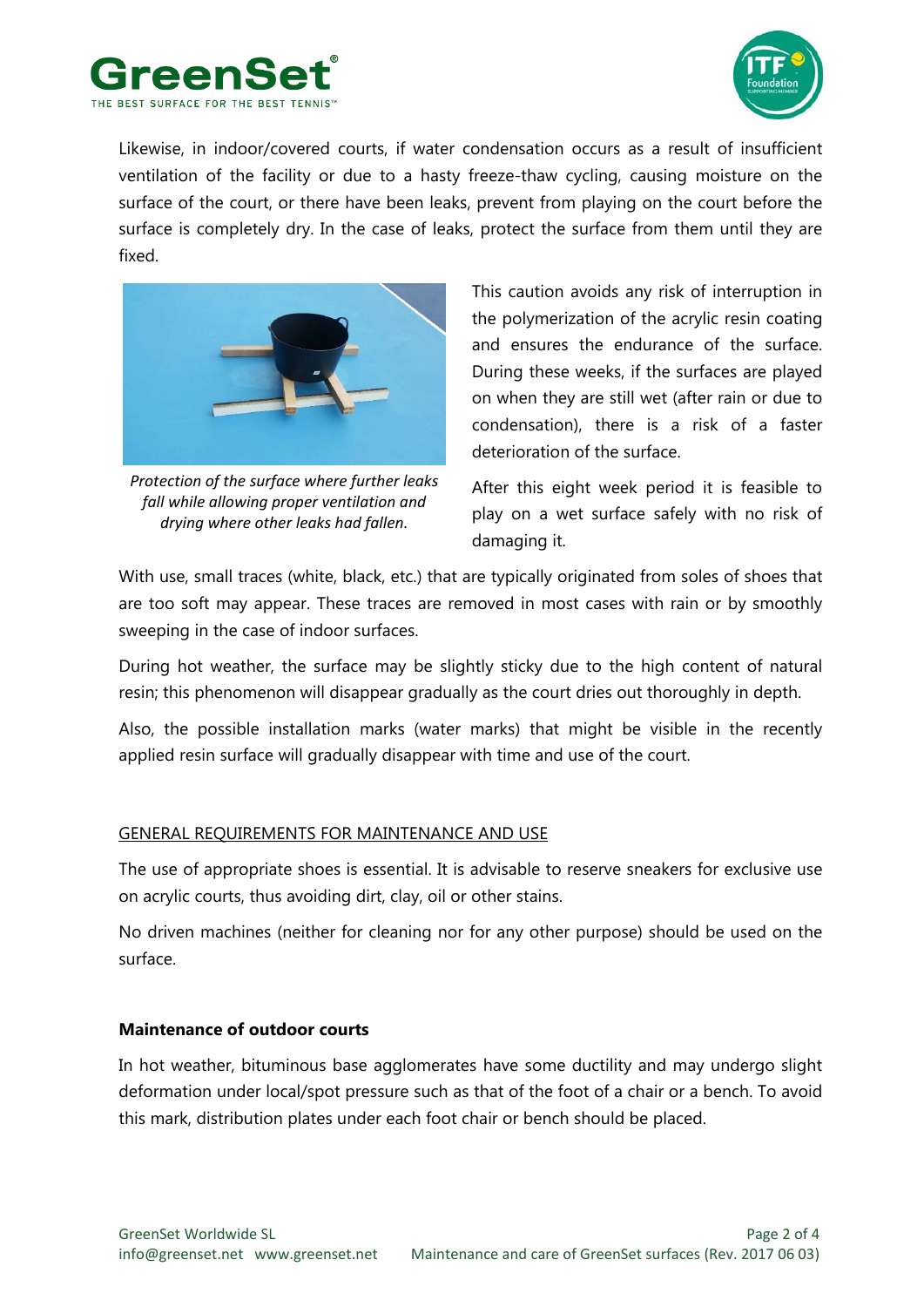



The court can be simply cleaned with a gentle blowing with a handheld vacuum cleaner or a portable blower (not dragging devices across the surface) or sweeping. Most of our installers use the blower in the image (STIHL BR 600 Magnum Backpack Blower).



Water Broom 48''



Backpack Blower

If desired, for instance if an outdoors court has been stained with mud after rain, a water wash can be done, with a maximum pressure of 50 bar (NEVER WITH HIGH PRESSURE). A water broom/ water sweeper, like the one in the photo, is convenient for large extensions, always bearing in mind that it has to be hooked to a hose without high pressure.

If a more intense cleaning were necessary for other reasons, a dishwashing liquid diluted with water could be used, thoroughly rinsing with water after use.

Outdoor courts have a smooth cross slope (like a roof), allowing the rainwater to slide to the drains. The water must be freely eliminated from the court. It is essential to ensure that the



Preferred orientation of slope (side-to-side), if necessary. Source: 2016 ITF Approved Tennis Balls, Classified Surfaces & Recognised Courts. A Guide to Products & Test Methods.

soil around the court is at a lower level than the court and that vegetation does not hinder the drain. Court surroundings should be weeded at least twice a year to prevent weed is implanted beneath the surface.

The hedges that are planted in the vicinity of the court should be installed at least 1.50 m of the fence and their height

should remain at 2.50 m maximum. Also, a space of 50 cm free from all kind of vegetation should be left between the contour of the court and the start of the grass area, which should be at a level at least 5 cm below the contour of the court.

If there are trees in the vicinity of the court, they should be pruned regularly, since no branch should be suspended over the court. Planted trees, especially in the south side of the court, can delay the drying time of the installed court, especially in winter. Trees can also cause